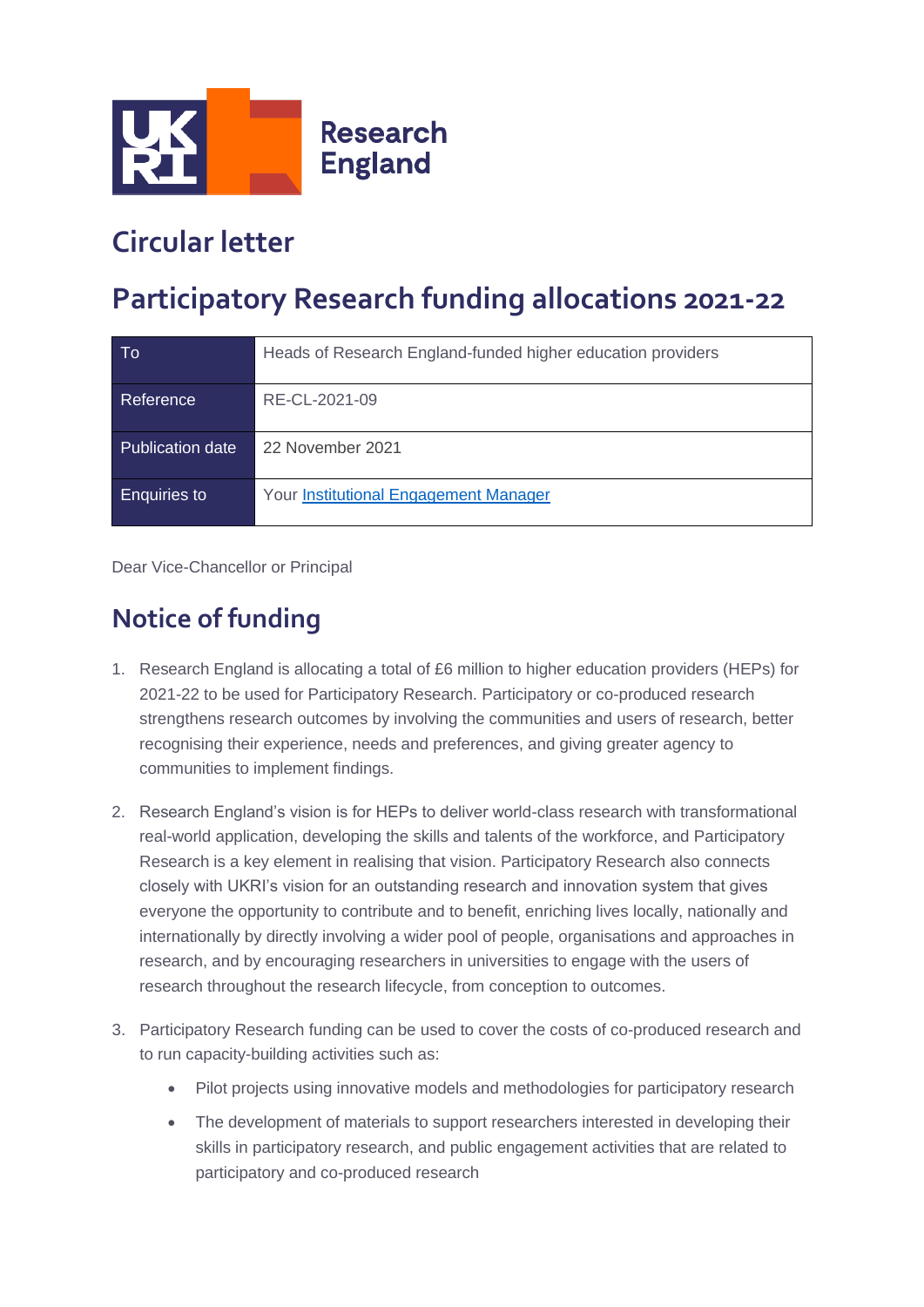- Case studies and evidence of the impact of co-produced research, and evaluations of the effectiveness of co-production from different institutions/disciplines.
- 4. The funding will be distributed to HEPs in proportion to their total recurrent quality-related research (QR) allocations for academic year 2021-2022<sup>1</sup>. There is a maximum allocation of £150,000. There is a minimum allocation of £20,000 for providers with a total recurrent QR allocation over £25,000, and a minimum allocation of £5,000 for providers with total recurrent QR allocations under £25,000.
- 5. We recognise that for providers less familiar with this level of Research England investment, or without experience of undertaking participatory research, spending their allocation may present challenges. While we encourage providers to consider how they might make best use of the funding, we do offer the opportunity for providers to opt out and choose not to receive a Participatory Research funding allocation. We encourage you to discuss challenges, and especially considerations around opting-out, with your [Institutional](https://re.ukri.org/about-us/institutional-engagement/#findmanager)  [Engagement Manager.](https://re.ukri.org/about-us/institutional-engagement/#findmanager)
- 6. In order to opt out of receiving your Participatory Research funding allocation, please complete the form at [https://www.surveymonkey.co.uk/r/participatoryresearch.](https://www.surveymonkey.co.uk/r/participatoryresearch) This offers a simple check-box opt-out. Please complete the form by **Monday 6 December**. Those providers who choose to opt out of this funding allocation by this date will not receive an allocation of Participatory Research funding in 2021-2022.
- 7. For all other providers, your Participatory Research funding allocation will be included in your January 2022 funding payment from Research England.
- 8. Allocations to providers are shown in **Annex A**.
- 9. Research England is interested in understanding more about what activity is undertaken by HEPs to support participatory and co-produced research and to be able to identify and highlight successful interventions. There will be light touch monitoring of the programme through which recipients of funding may be asked to contribute case study material and/or participate in discussions to share good practice and learning from their work in this area. We do not expect monitoring activity to start until August 2022 and further details about our monitoring of this investment will follow in due course.
- 10. Questions about Participatory Research funding, allocations and eligible spend should be raised with your [Institutional Engagement Manager.](https://re.ukri.org/about-us/institutional-engagement/#findmanager)

Yours sincerely

David Sweeney, Executive Chair

<sup>&</sup>lt;sup>1</sup> For recurrent QR allocations see [Research and knowledge exchange funding for 2021-22,](https://www.ukri.org/publications/research-england-funding-allocations-2021-to-2022/) Annex A, Table 1.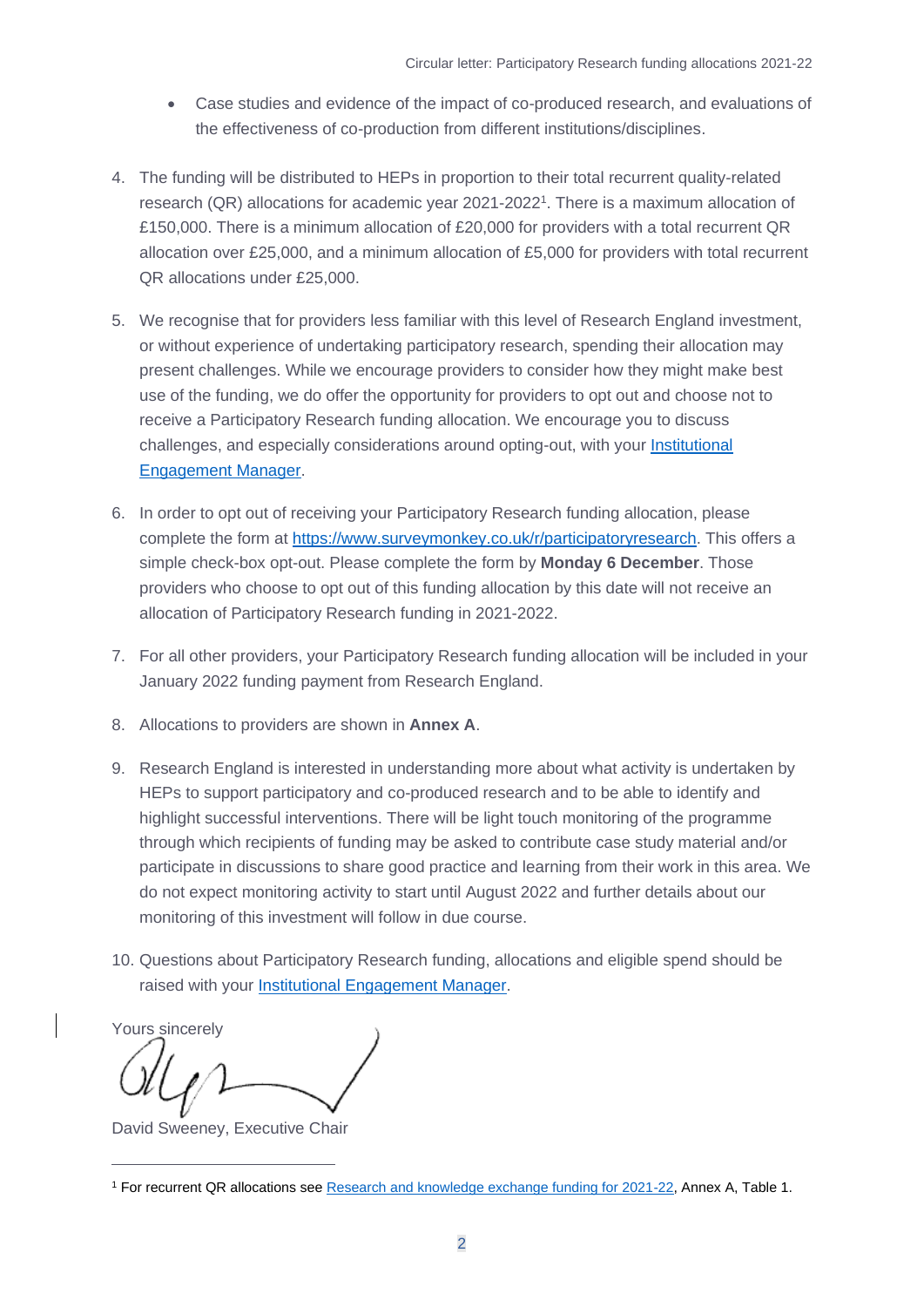## **Annex A: Participatory Research funding allocations for individual providers 2021-22**

| <b>Higher education provider</b>                      | <b>Participatory Research grant</b><br>2021-22 $(E)$ |
|-------------------------------------------------------|------------------------------------------------------|
| <b>AECC University College</b>                        | 5,000                                                |
| Anglia Ruskin University Higher Education Corporation | 20,000                                               |
| Arts University Bournemouth, the                      | 20,000                                               |
| University of the Arts, London                        | 20,000                                               |
| <b>Aston University</b>                               | 31,412                                               |
| The University of Bath                                | 89,754                                               |
| <b>Bath Spa University</b>                            | 20,000                                               |
| University of Bedfordshire                            | 20,000                                               |
| <b>Birkbeck College</b>                               | 48,618                                               |
| The University of Birmingham                          | 150,000                                              |
| <b>Birmingham City University</b>                     | 20,000                                               |
| <b>Bishop Grosseteste University</b>                  | 20,000                                               |
| The University of Bolton                              | 20,000                                               |
| <b>Bournemouth University</b>                         | 20,000                                               |
| The University of Bradford                            | 20,000                                               |
| University of Brighton                                | 24,257                                               |
| University of Bristol                                 | 150,000                                              |
| <b>Brunel University London</b>                       | 57,025                                               |
| <b>Buckinghamshire New University</b>                 | 20,000                                               |
| University of Cambridge                               | 150,000                                              |
| <b>Canterbury Christ Church University</b>            | 20,000                                               |
| University of Central Lancashire                      | 20,000                                               |
| University of Chester                                 | 20,000                                               |
| The University of Chichester                          | 20,000                                               |
| City, University of London                            | 51,696                                               |
| Courtauld Institute of Art                            | 20,000                                               |
| <b>Coventry University</b>                            | 20,000                                               |
| <b>Cranfield University</b>                           | 49,277                                               |
| University for the Creative Arts                      | 20,000                                               |
| The University of Cumbria                             | 20,000                                               |
| De Montfort University                                | 20,000                                               |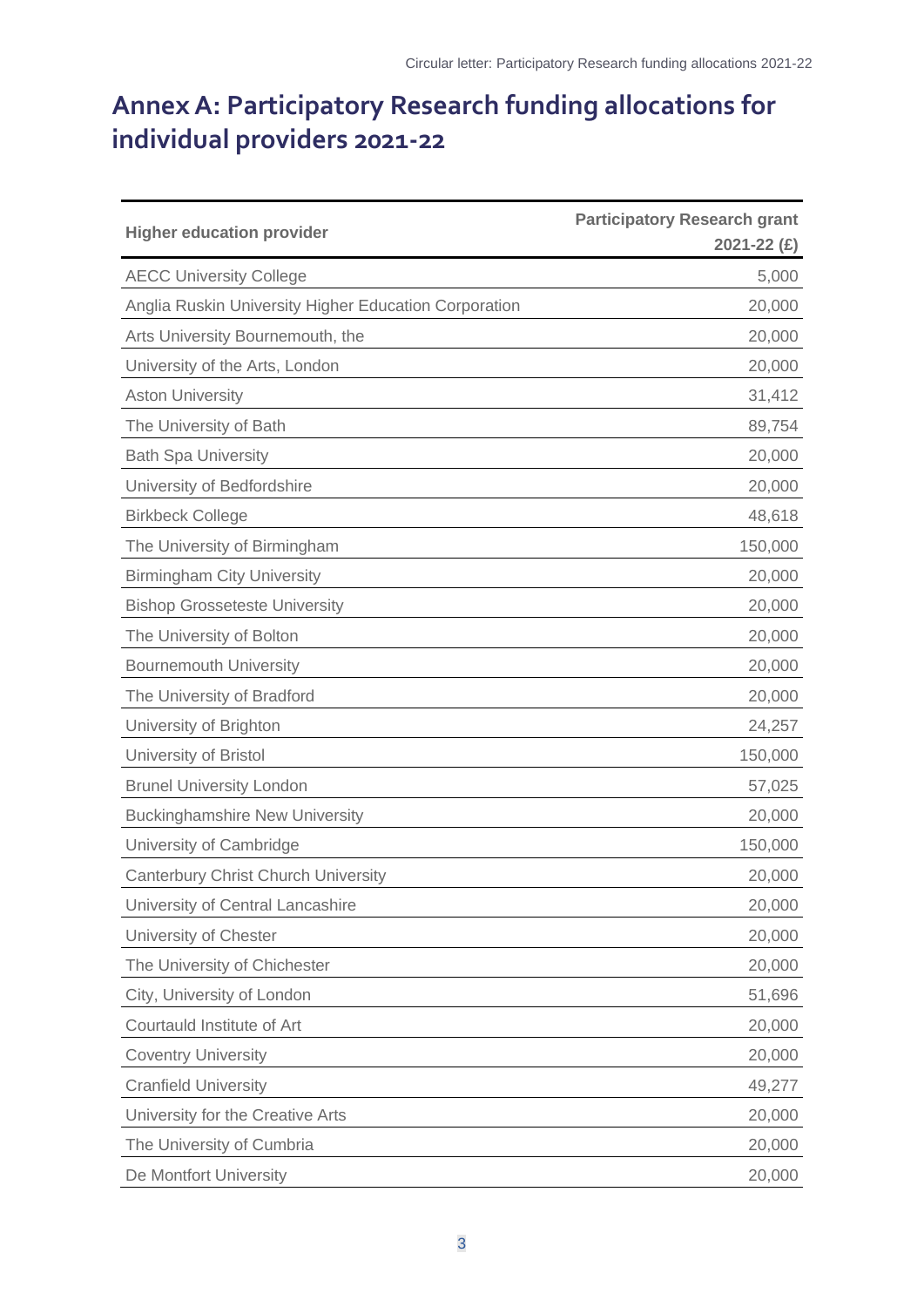| <b>Higher education provider</b>                          | <b>Participatory Research grant</b><br>2021-22 (£) |
|-----------------------------------------------------------|----------------------------------------------------|
| University of Derby                                       | 20,000                                             |
| University of Durham                                      | 123,169                                            |
| The University of East Anglia                             | 86,989                                             |
| University of East London                                 | 20,000                                             |
| <b>Edge Hill University</b>                               | 20,000                                             |
| The University of Essex                                   | 44,452                                             |
| University of Exeter                                      | 125,807                                            |
| <b>Falmouth University</b>                                | 20,000                                             |
| University of Gloucestershire                             | 20,000                                             |
| <b>Goldsmiths' College</b>                                | 29,559                                             |
| University of Greenwich                                   | 20,000                                             |
| Guildhall School of Music & Drama                         | 20,000                                             |
| <b>Harper Adams University</b>                            | 20,000                                             |
| University of Hertfordshire                               | 20,062                                             |
| The University of Huddersfield                            | 27,068                                             |
| The University of Hull                                    | 37,035                                             |
| Imperial College of Science, Technology and Medicine      | 150,000                                            |
| Institute of Cancer Research: Royal Cancer Hospital (The) | 74,773                                             |
| University of Keele                                       | 34,337                                             |
| The University of Kent                                    | 72,589                                             |
| King's College London                                     | 150,000                                            |
| Kingston University                                       | 20,000                                             |
| The University of Lancaster                               | 103,259                                            |
| The University of Leeds                                   | 150,000                                            |
| <b>Leeds Beckett University</b>                           | 20,000                                             |
| <b>Leeds Trinity University</b>                           | 20,000                                             |
| The University of Leicester                               | 95,275                                             |
| University of Lincoln                                     | 20,000                                             |
| The University of Liverpool                               | 147,103                                            |
| <b>Liverpool Hope University</b>                          | 20,000                                             |
| Liverpool John Moores University                          | 28,292                                             |
| Liverpool School of Tropical Medicine                     | 36,259                                             |
| University College London                                 | 150,000                                            |
| University of London                                      | 5,000                                              |
| <b>London Business School</b>                             | 20,000                                             |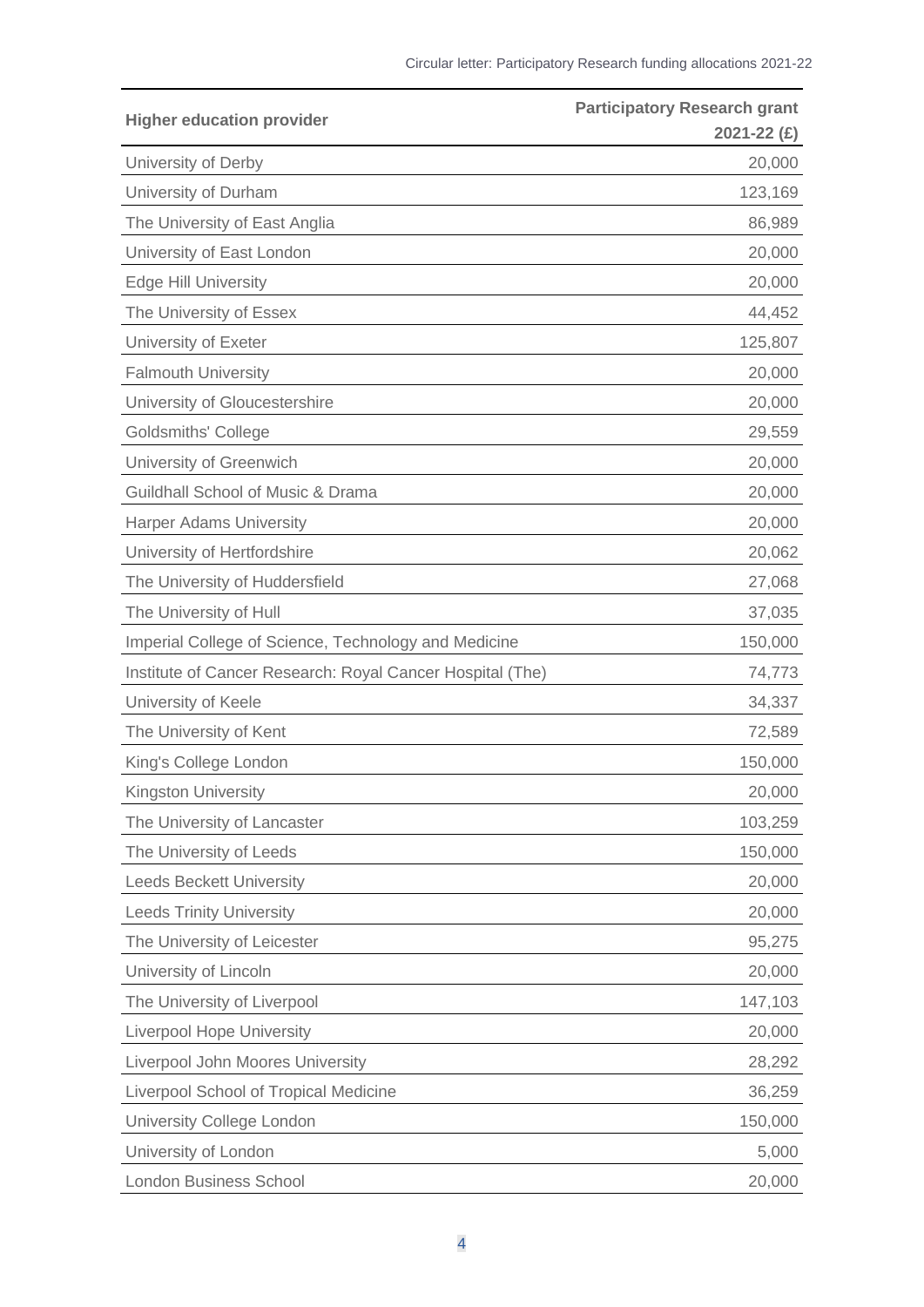| <b>Higher education provider</b>                     | <b>Participatory Research grant</b><br>$2021 - 22$ (£) |
|------------------------------------------------------|--------------------------------------------------------|
| London Metropolitan University                       | 20,000                                                 |
| The London School of Economics and Political Science | 90,482                                                 |
| London School of Hygiene and Tropical Medicine       | 96,152                                                 |
| <b>London South Bank University</b>                  | 20,000                                                 |
| Loughborough University                              | 87,236                                                 |
| The University of Manchester                         | 150,000                                                |
| Manchester Metropolitan University                   | 32,587                                                 |
| <b>Middlesex University</b>                          | 21,913                                                 |
| University of Newcastle upon Tyne                    | 150,000                                                |
| <b>Newman University</b>                             | 20,000                                                 |
| University of Northampton, The                       | 20,000                                                 |
| University of Northumbria at Newcastle               | 34,242                                                 |
| Norwich University of the Arts                       | 20,000                                                 |
| <b>Nottingham Trent University</b>                   | 25,617                                                 |
| University of Nottingham, The                        | 150,000                                                |
| The Open University                                  | 43,291                                                 |
| School of Oriental and African Studies               | 26,900                                                 |
| University of Oxford                                 | 150,000                                                |
| <b>Oxford Brookes University</b>                     | 24,497                                                 |
| University of Plymouth                               | 40,214                                                 |
| University of Portsmouth                             | 29,585                                                 |
| Queen Mary University of London                      | 150,000                                                |
| The University of Reading                            | 89,190                                                 |
| <b>Roehampton University</b>                         | 20,000                                                 |
| Rose Bruford College of Theatre and Performance      | 20,000                                                 |
| The Royal Academy of Music                           | 20,000                                                 |
| The Royal Agricultural University                    | 20,000                                                 |
| The Royal Central School of Speech and Drama         | 20,000                                                 |
| Royal College of Art(The)                            | 20,000                                                 |
| Royal College of Music                               | 20,000                                                 |
| Royal Holloway and Bedford New College               | 63,495                                                 |
| Royal Northern College of Music                      | 20,000                                                 |
| The Royal Veterinary College                         | 22,518                                                 |
| University of Salford, The                           | 20,000                                                 |
| The University of Sheffield                          | 150,000                                                |